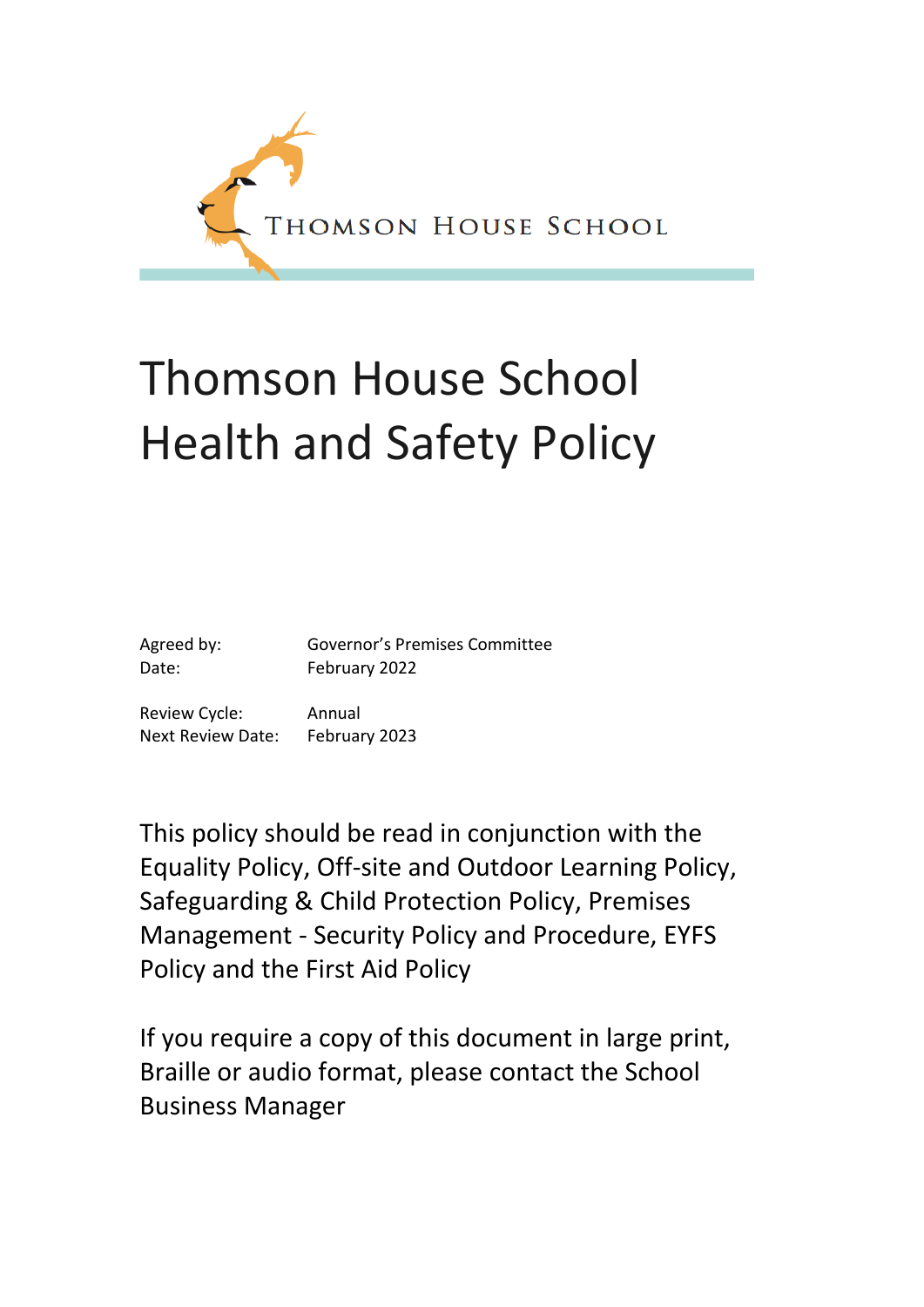# **THOMSON HOUSE SCHOOL Health and Safety Policy**

#### **Statement of Intent**

The Thomson House School Governing Board believes that ensuring the health and safety of pupils, staff and visitors is essential to the success of the school.

Governors are committed to:

- Providing a safe and healthy working and learning environment
- Preventing accidents and work-related ill health
- Assessing and controlling risks from curriculum and non-curriculum activities
- Complying with statutory requirements, as a minimum
- Ensuring safe working methods and providing safe equipment
- Proving effective information, instruction and training
- Monitoring and reviewing systems to make sure they are effective
- Developing and maintaining a positive health and safety culture through open communication and consultations with employees and their representatives on health and safety matters
- Setting targets and objectives to develop a culture of continuous improvement
- Ensuring adequate welfare facilities exist at school
- Ensuring adequate resources ad made available for health and safety issues, so far that is reasonably practicable.

A health and safety management system exists to ensure the above commitments can be made. All Governors, staff and pupils will play a part in its implementation.

#### **Responsible persons:**

| Head Teacher                   | Mrs Amanda Letch             |
|--------------------------------|------------------------------|
| <b>School Business Manager</b> | Mr Adrian Durand-Deslongrais |
| Caretaker                      | Mr Robert Bayliss            |
| Chair of Premises Committee    | Mrs Jo Fiddian               |
| Chair of Governing Board       | Mrs Smita Rossetti           |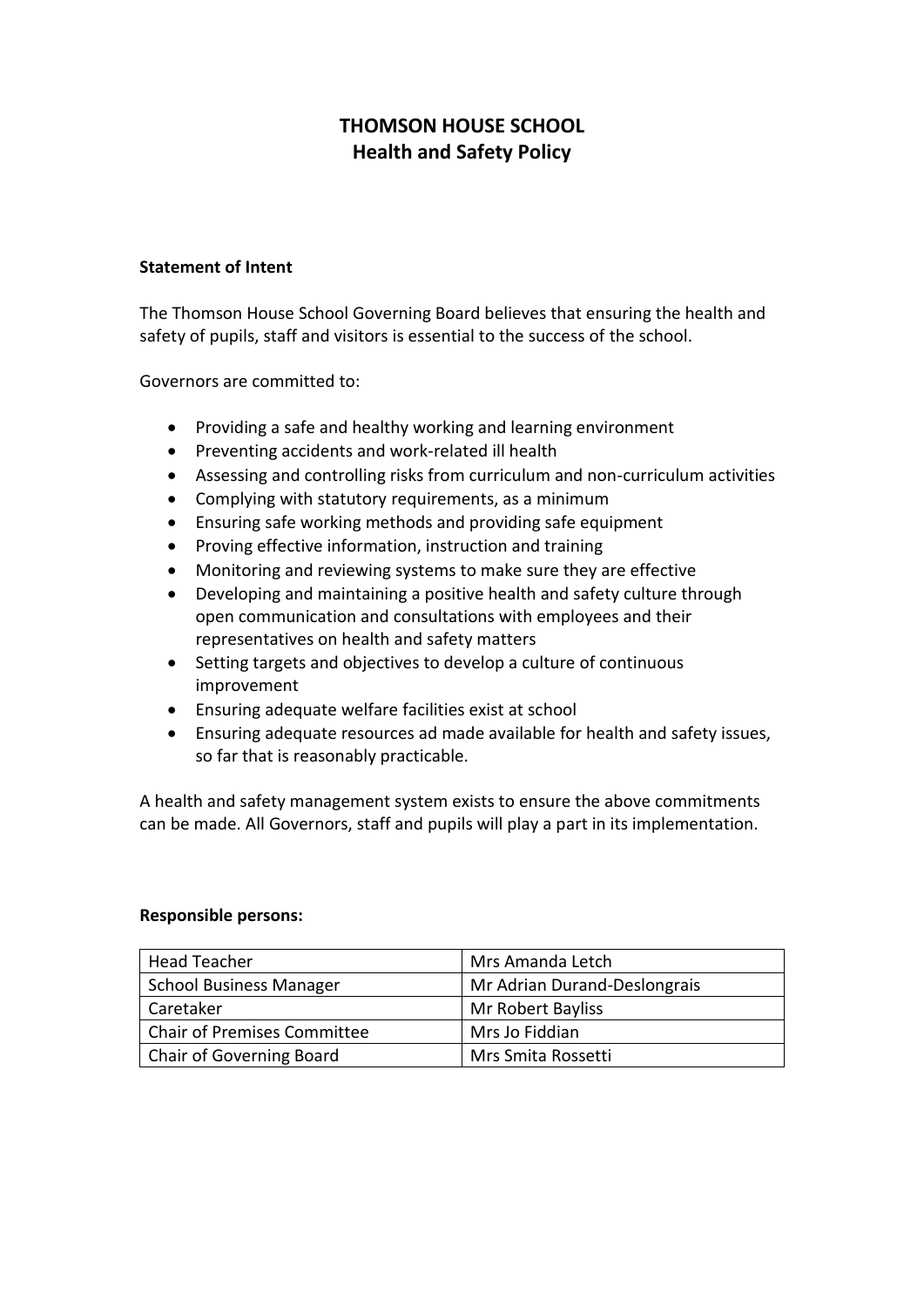### **The Governors of Thomson House School** will take steps to meet their

responsibilities under the Health and Safety at Work Act and other health and safety legislation. They are responsible for:

- Appointing a Health and Safety Committee each year in September whose representatives will undertake a termly Health & Safety inspection, reporting in writing to the Head Teacher and Premises Committee.
- Regularly monitoring health and safety arrangements in school and implementing new arrangements through the staff when necessary.
- Receiving H&S reports from the Head Teacher and ensuring that any necessary action is taken promptly.
- Promoting high standards of H&S and seeking specialist advice where necessary.

**The Head Teacher** is responsible for:

- Taking overall responsibility for the school's H&S arrangements, their dissemination to staff, parents and pupils and for their implementation
- Reporting to the Governors on issues of H&S
- Endeavouring to maintain, through the School Business Manager and Premises Manager, all machinery and equipment in a safe condition and to provide adequate welfare facilities for staff and pupils.

**Members of staff** have health and safety responsibilities and are required to:

- Take reasonable care of their own health and safety and that of anyone else who may be affected by what they do.
- Co-operate fully with all health and safety arrangements.
- Report any defect, or other health and safety matter they become aware of, to the Head Teacher, or the School Business Manager.
- Use correct equipment, tools and protective equipment as necessary and only if competent to do so.
- Carry out risk assessments and review as necessary.
- Ensure that they are familiar with the Staff Handbook and all the related policies and procedures which affect health and safety.

### **Arrangements covering the main risks and hazards in our school**

### **1. Fire Evacuation and other Emergency Arrangements**

A fire practice is held termly and reported in the Fire Logbook which is kept in the office and available for inspection. Governors inspect the logbook termly. Signage for fire evacuation is in every classroom, including the location of the fire assembly point. Any issues are recorded and acted upon promptly by the Head Teacher. The fire alarm is tested weekly by the Caretaker who also has a schedule for the inspection of fire detection and fire-fighting equipment and emergency systems. The safe evacuation of persons is the priority in the event of any evacuation. Full details of responsibilities of personnel and procedures to be followed in the event of an evacuation can be found in the Fire Logbook.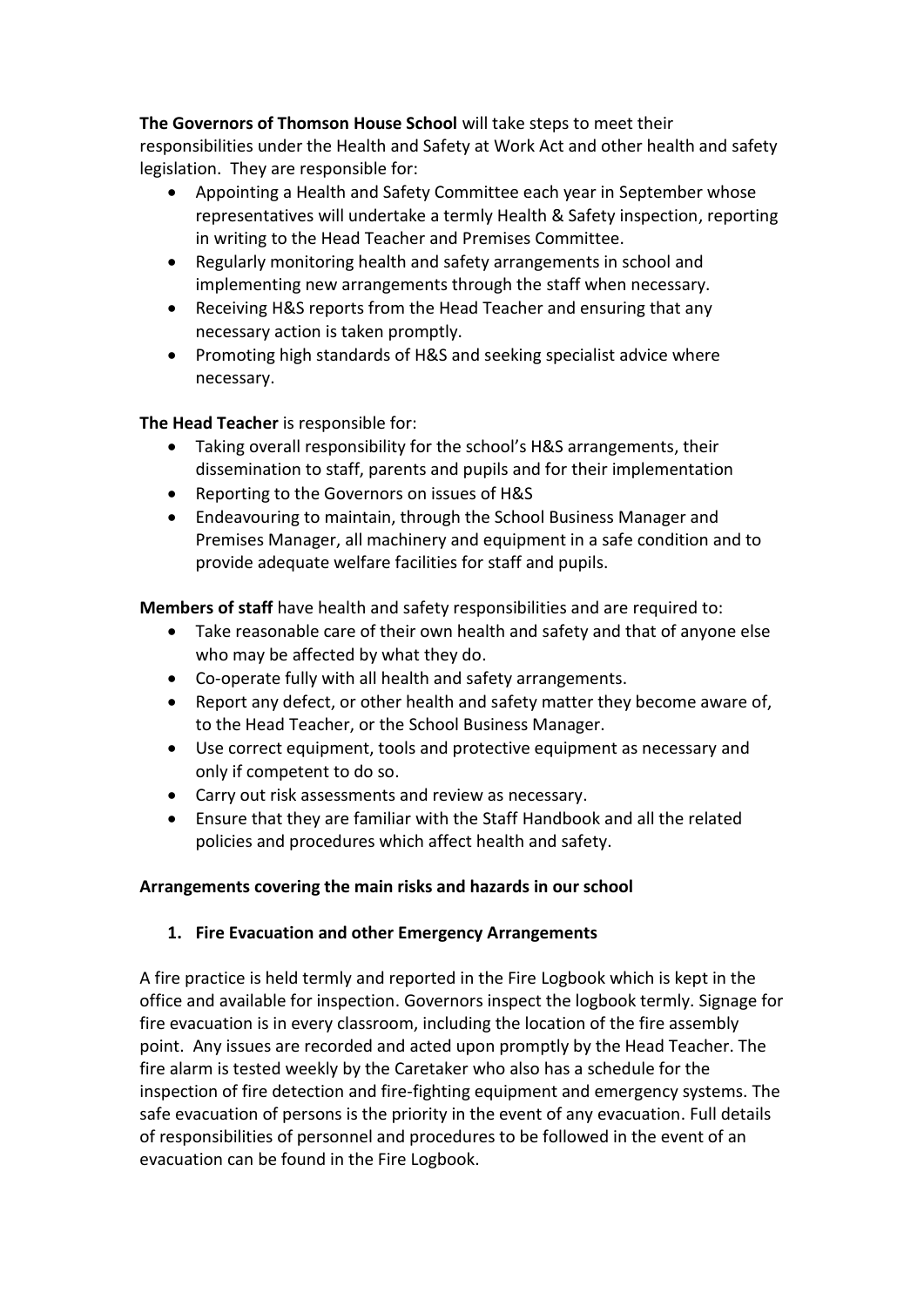# **2. Accidents, First Aid and Medicines in School**

The School Office Manager is the named First Aider of the school and is responsible for the maintenance of first aid kits. The names of all staff who have received First Aid Training are displayed in the office and staff room and they will be the first point of contact for any minor incidents. An extensive training program in paediatric first aid has been initiated across staffing of all year groups and admin office. The SBM or those who have had first aid at work training will be called to any more serious incidents and all staff will be trained to call the emergency services if they feel the injury or condition warrants it. First Aid bags are located in the office and are carried offsite every time children go out for visits, games or break. Risk assessments are undertaken for all relevant activities. There is a First Aid Policy which is adhered to by staff and parents.

All minor injuries and visits to a first aider are recorded in the first aid book in each school office and playground. All accidents, incidents and dangerous occurrences have to be reported and investigated in accordance with current legislation. Any more serious injury is reported immediately to the Head Teacher/SBM and an entry made by the SBM in the Accident Book. The Accident Book and report forms are kept in the School Office.

## **3. Lone Working**

All staff working alone after hours, at weekends or in holiday periods should notify the Head Teacher or School Business Manager and take all appropriate steps to keep themselves safe. This includes keeping external doors locked for security, not carrying out hazardous activities, ensuring that help can be summoned if needed. They are to let the HT / SBM know when they arrive in school and when they leave school – usually via text or a phone call.

## **4. Manual Handling of Loads**

No member of staff should carry heavy or difficult objects without assistance. Whenever possible, they should make arrangements in advance for the Premises Manager to assist. Under no circumstances should children carry large, heavy or dangerous objects around the school.

## **5. PE Equipment, Play and Cooking**

PE equipment will be inspected by a competent person termly. All members of staff are responsible for making visual checks to equipment before allowing it to be used by pupils. If there is any doubt e.g. wet or slippery conditions, the Head Teacher or Deputy Head should be consulted for a decision based on the risk presented. Pupils are not allowed to use play or PE equipment without appropriate adult supervision. Risk assessments are carried out for a range of activities.